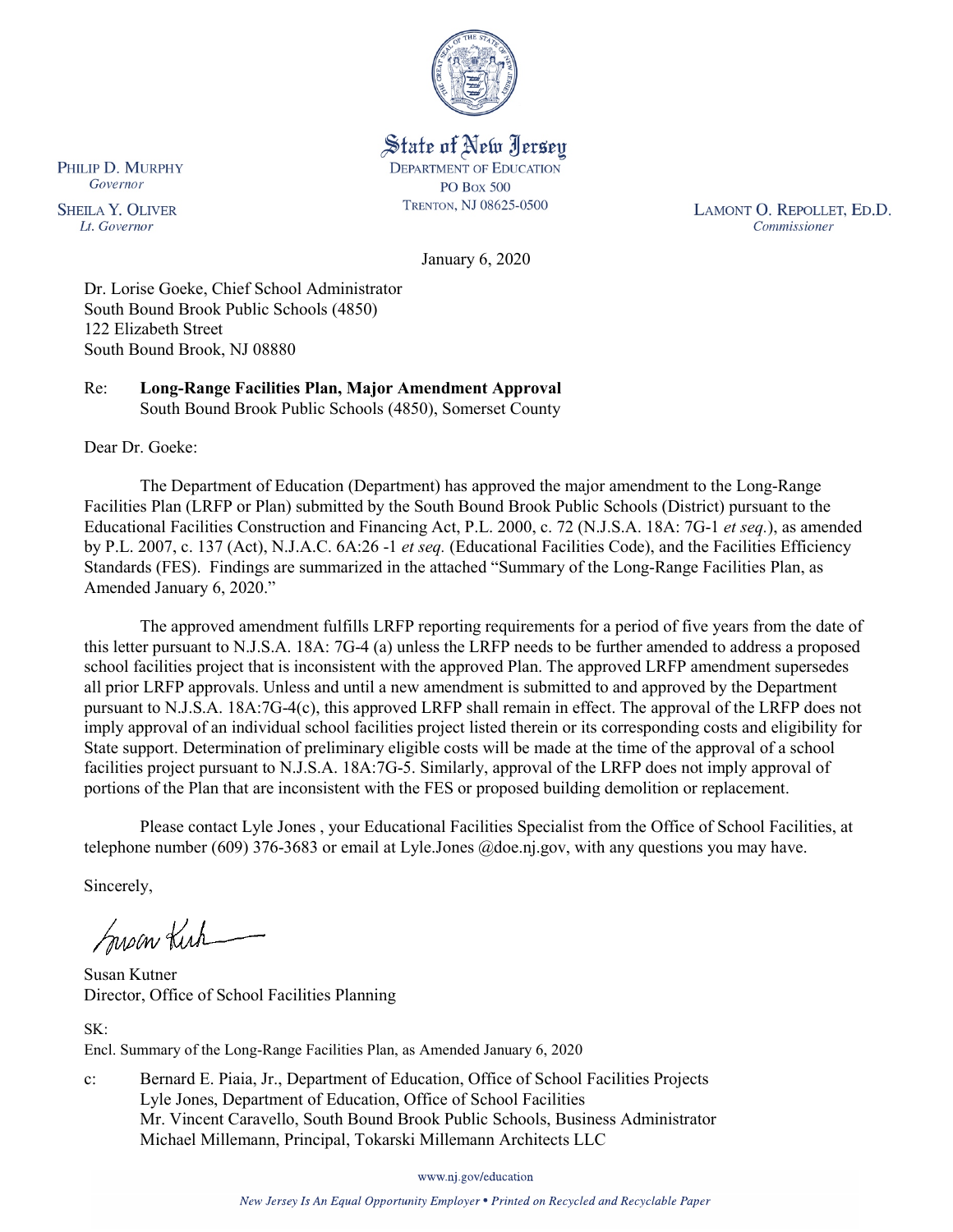# **South Bound Brook Public Schools (4850) Summary of the Long-Range Facilities Plan, as Amended January 6, 2020**

The Department of Education (Department) has completed its review of the major amendment to the Long-Range Facilities Plan (LRFP or Plan) submitted by the South Bound Brook Public Schools (District) pursuant to the Educational Facilities Construction and Financing Act, P.L. 2000, c. 72 (N.J.S.A. 18A: 7G-1 *et seq.*), as amended by P.L. 2007, c. 137 (Act), N.J.A.C. 6A:26-1 et seq. (Educational Facilities Code), and the Facilities Efficiency Standards (FES).

The following provides a summary of the District's approved amended LRFP. The summary is based on the standards set forth in the Act, the Educational Facilities Code, the FES, District-reported information in the Department's LRFP reporting system, and supporting documentation. The referenced reports in *italic* text are standard reports available on the Department's LRFP website.

#### **1. Inventory Overview**

The District is classified as a Regular Operating District (ROD) for funding purposes. It provides services for students in grades PK-8.

The District identified existing and proposed schools, sites, buildings, rooms, and site amenities in its LRFP. Table 1 lists the number of existing and proposed district schools, sites, and buildings. Detailed information can be found in the *School Asset Inventory Report* and the *Site Asset Inventory Report.*

**As directed by the Department, school facilities projects that have received initial approval by the Department and have been approved by the voters, if applicable, are represented as "existing" in the LRFP.** Approved projects that include new construction and/or the reconfiguration/reassignment of existing program space are as follows: n/a.

#### **Table 1: Number of Schools, School Buildings, and Sites**

|                                              | <b>Existing</b> | <b>Proposed</b> |
|----------------------------------------------|-----------------|-----------------|
| Number of Schools (assigned DOE school code) |                 |                 |
| Number of School Buildings <sup>1</sup>      |                 |                 |
| Number of Non-School Buildings <sup>2</sup>  |                 |                 |
| Number of Vacant Buildings                   |                 |                 |
| Number of Sites                              |                 |                 |

*1 Includes district-owned buildings and long-term leases serving students in district-operated programs 2 Includes occupied district-owned buildings not associated with a school, such as administrative or utility buildings*

Based on the existing facilities inventory submitted by the District:

- Schools using leased buildings (short or long-term):  $n/a$
- Schools using temporary classroom units (TCUs), excluding TCUs supporting construction: n/a
- Vacant/unassigned school buildings:  $n/a$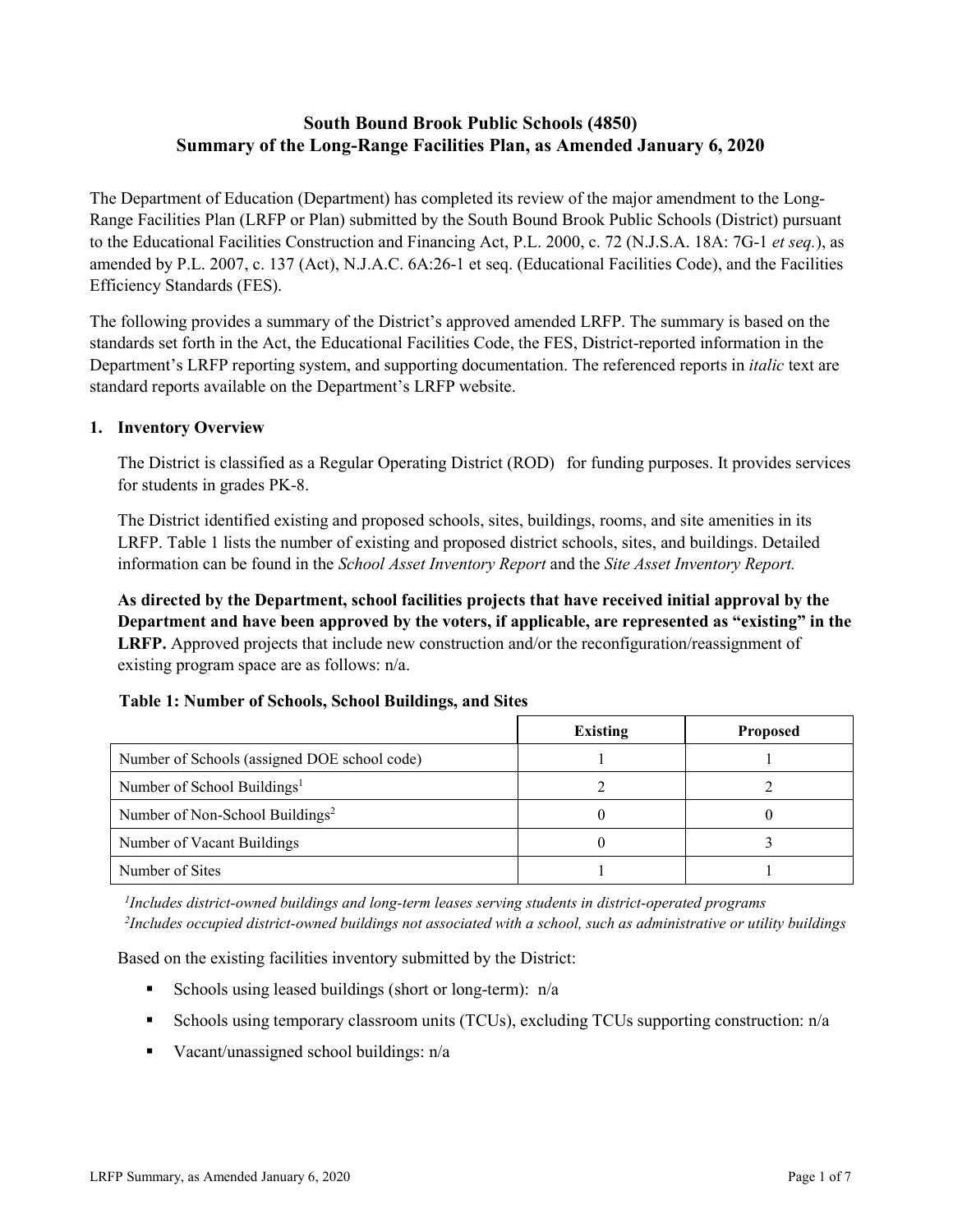**FINDINGS** The Department has determined that the proposed inventory is adequate for approval of the District's LRFP amendment. However, the LRFP determination does not imply approval of an individual school facilities project listed within the LRFP; the District must submit individual project applications for project approval.

## **2. District Enrollments**

The District determined the number of students, or "proposed enrollments," to be accommodated for LRFP planning purposes on a district-wide basis and in each school.

The Department minimally requires the submission of a standard cohort-survival projection using historic enrollment data from the Application for School State Aid (ASSA) or NJ Smart. The cohort-survival method projection method forecasts future students based upon the survival of the existing student population as it moves from grade to grade. A survival ratio of less than 1.00 indicates a loss of students, while a survival ratio of more than 1.00 indicates the class size is increasing. For example, if a survival ratio tracking first to second grade is computed to be 1.05, the grade size is increasing by 5% from one year to the next. The cohort-survival projection methodology works well for communities with stable demographic conditions. Atypical events impacting housing or enrollments, such as an economic downturn that halts new housing construction or the opening of a charter or private school, typically makes a cohort-survival projection less reliable.

**Proposed enrollments are based on a none selected cohort-survival enrollment projection.** ASSA Adequate supporting documentation was submitted to the Department to justify the proposed enrollments. Table 2 provides a comparison of existing and projected enrollments. All totals include special education students.

| <b>Grades</b>                | <b>Existing Enrollments</b><br>2018-2019 | <b>District Proposed Enrollments</b><br>2024-2025 |
|------------------------------|------------------------------------------|---------------------------------------------------|
| PK (excl. private providers) | 23                                       | 10                                                |
| Grades K-5                   | 261                                      | 300                                               |
| Grades 6-8                   | 138                                      | 150                                               |
| Grades 9-12                  | 0                                        |                                                   |
| <b>Totals K-12</b>           | 422                                      | 463                                               |

#### **Table 2: Enrollments**

**FINDINGS** The Department has determined the District's proposed enrollments to be acceptable for approval of the District's LRFP amendment. The Department will require a current enrollment projection at the time an application for a school facilities project is submitted incorporating the District's most recent enrollments in order to verify that the LRFP's planned capacity is appropriate for the updated enrollments.

#### **3. District Practices Capacity**

Based on information provided in the room inventories, *District Practices Capacity* was calculated for each school building to determine whether adequate capacity is proposed for the projected enrollments based on district scheduling and class size practices. The capacity totals assume instructional buildings can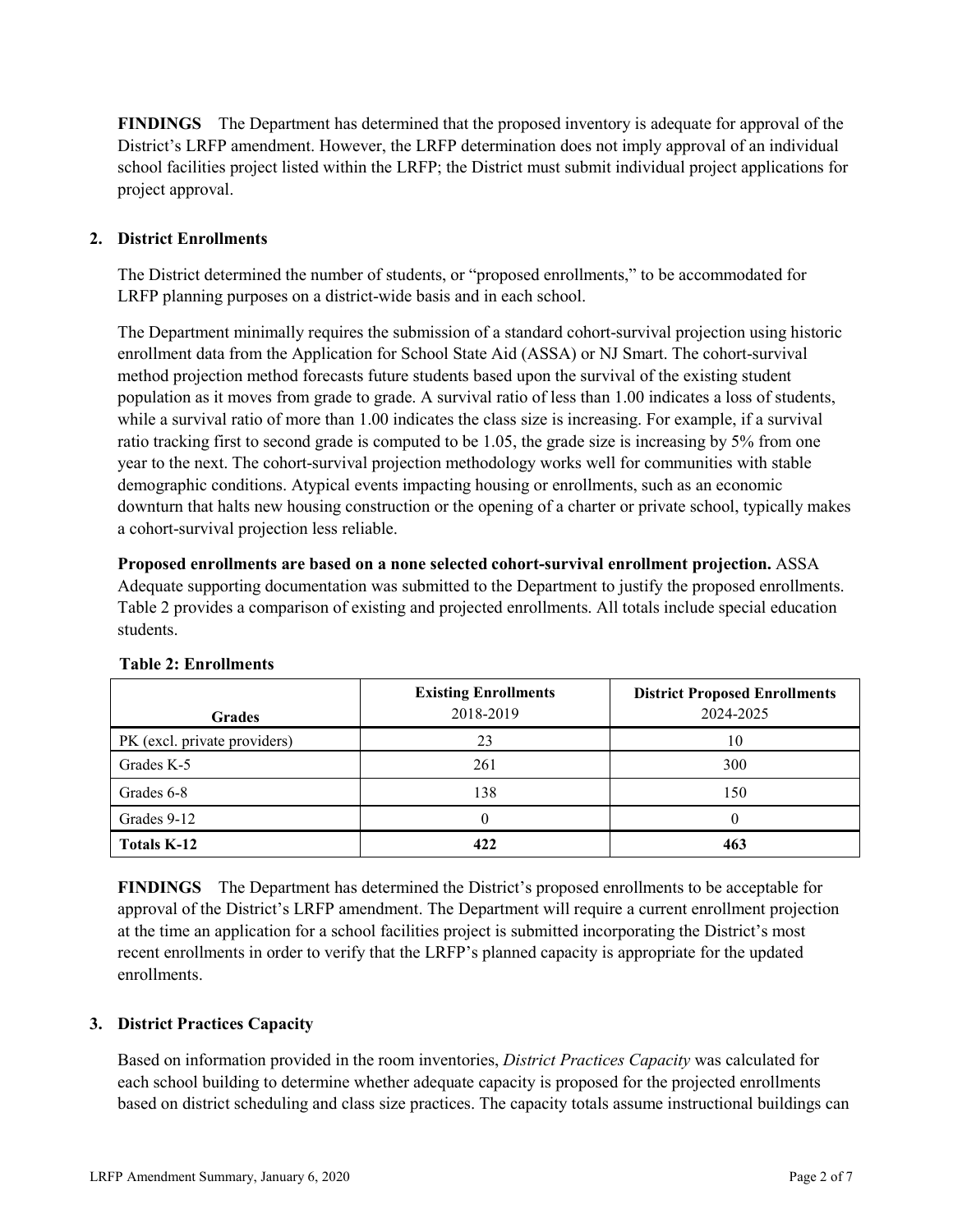be fully utilized regardless of school sending areas, transportation, and other operational issues. The calculations only consider district-owned buildings and long-term leases; short term leases and temporary buildings are excluded. A capacity utilization factor of 90% for classrooms serving grades K-8 and 85% for classrooms serving grades 9-12 is applied in accordance with the FES. No capacity utilization factor is applied to preschool classrooms.

In certain cases, districts may achieve adequate District Practices Capacity to accommodate enrollments but provide inadequate square feet per student in accordance with the FES, resulting in educational adequacy issues and "Unhoused Students." Unhoused students are considered in the "Functional Capacity" calculations used to determine potential State support for school facilities projects and are analyzed in Section 4.

Table 3 provides a summary of proposed enrollments and existing and proposed District-wide capacities. Detailed information can be found in the LRFP website reports titled *FES and District Practices Capacity Report, Existing Rooms Inventory Report, and Proposed Rooms Inventory Report.*

| <b>Grades</b>          | <b>Proposed</b><br><b>Enrollments</b> | <b>Existing</b><br><b>District</b><br><b>Practices</b><br>Capacity | <b>Existing</b><br>Deviation* | <b>Proposed</b><br><b>District</b><br><b>Practices</b><br>Capacity | <b>Proposed</b><br>Deviation* |
|------------------------|---------------------------------------|--------------------------------------------------------------------|-------------------------------|--------------------------------------------------------------------|-------------------------------|
| Elementary (PK-5)      | 303                                   | 384.42                                                             | 56.96                         | 370.13                                                             | 70.13                         |
| Middle $(6-8)$         | 150                                   | 115.65                                                             | 42.24                         | 185.07                                                             | 35.07                         |
| High $(9-12)$          | $\theta$                              | 0.00                                                               | 0.00                          | 0.00                                                               | 0.00                          |
| <b>District Totals</b> | 453                                   | 500.07                                                             | 99.16                         | 555.20                                                             | 105.20                        |

**Table 3: District Practices Capacity Analysis**

*\* Positive numbers signify surplus capacity; negative numbers signify inadequate capacity. Negative values for District Practices capacity are acceptable for approval if proposed enrollments do not exceed 100% capacity utilization.*

Considerations:

- **Based on the proposed enrollments and existing room inventories, the District is projected to have** inadequate capacity for the following grade groups, assuming all school buildings can be fully utilized: n/a
- Adequate justification has been provided by the District if the proposed capacity for a school significantly deviates from the proposed enrollments. Generally, surplus capacity is acceptable for LRFP approval if additional capacity is not proposed through new construction.

**FINDINGS**The Department has determined that proposed District capacity, in accordance with the proposed enrollments, is adequate for approval of the District's LRFP amendment. The Department will require a current enrollment projection at the time an application for a school facilities project is submitted, incorporating the District's most recent Fall Enrollment Report, in order to verify that the LRFP's planned capacity meets the District's updated enrollments.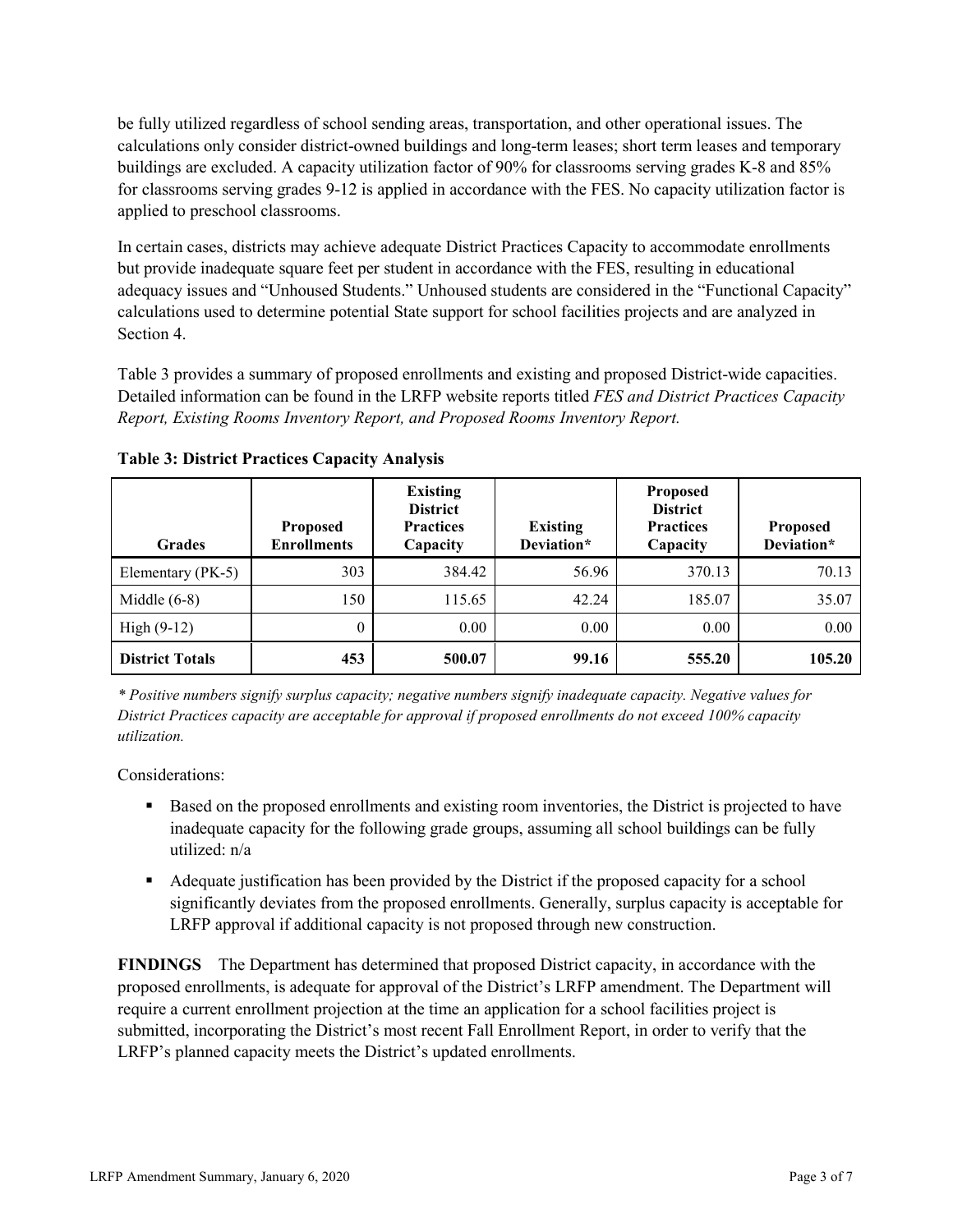#### **4. New Construction Funding Eligibility**

*Functional Capacity* was calculated and compared to the proposed enrollments to provide a preliminary estimate of Unhoused Students and new construction funding eligibility.

*Functional Capacity* is the adjusted gross square footage of a school building *(total gross square feet minus excluded space)* divided by the minimum area allowance per full-time equivalent student for the grade level contained therein. *Unhoused Students* is the number of students projected to be enrolled in the District that exceeds the Functional Capacity of the District's schools pursuant to N.J.A.C. 6A:26-2.2(c). *Excluded Square Feet* includes (1) square footage exceeding the FES for any pre-kindergarten, kindergarten, general education, or self-contained special education classroom; (2) grossing factor square footage *(corridors, stairs, mechanical rooms, etc.)* that exceeds the FES allowance, and (3) square feet proposed to be demolished or discontinued from use. Excluded square feet may be revised during the review process for individual school facilities projects.

Table 4 provides a preliminary assessment of the Functional Capacity, Unhoused Students, and Estimated Maximum Approved Area for Unhoused Students for each FES grade group. The calculations exclude temporary facilities and short-term leased buildings. School buildings proposed for whole or partial demolition or reassignment to a non-school use are excluded from the calculations pending project application review. If a building is proposed to be reassigned to a different school, the square footage is applied to the proposed grades after reassignment. Buildings that are not assigned to a school are excluded from the calculations. In addition, only preschool students eligible for state funding (former ECPA students) are included. Detailed information concerning the calculations can be found in the *Functional Capacity and Unhoused Students Report* and the *Excluded Square Footage Report.*

|                                                | <b>PK/K-5</b> | $6 - 8$  | $9 - 12$ | <b>Total</b> |
|------------------------------------------------|---------------|----------|----------|--------------|
| PK Eligible Students/K-12 Proposed Enrollments | 303           | 150      | 0.0      |              |
| FES Area Allowance (SF/student)                | 125.00        | 134.00   | 151.00   |              |
| <b>Prior to Completion of Proposed Work:</b>   |               |          |          |              |
| <b>Existing Gross Square Feet</b>              | 53,259        | 26,629   | $\Omega$ | 79,888       |
| Adjusted Gross Square Feet                     | 49,182        | 24,591   | $\theta$ | 73,773       |
| <b>Adjusted Functional Capacity</b>            | 384.23        | 192.12   | $\Omega$ |              |
| Unhoused Students                              | 0.00          | 0.00     | 0.00     |              |
| Est. Max. Area for Unhoused Students           | 0.00          | 0.00     | 0.00     |              |
| <b>After Completion of Proposed Work:</b>      |               |          |          |              |
| Gross Square Feet                              | 53,259        | 26,629   | $\Omega$ | 79,888       |
| New Gross Square Feet                          | 0             | $\theta$ | $\Omega$ | $\theta$     |
| <b>Adjusted Gross Square Feet</b>              | 49,182        | 24,591   | $\Omega$ | 73,773       |
| <b>Functional Capacity</b>                     | 384.23        | 192.12   | 0.00     |              |
| Unhoused Students after Construction           | 0.00          | 0.00     | 0.00     |              |
| Est. Max. Area Remaining                       | 0.00          | 0.00     | $\Omega$ |              |

## **Table 4: Estimated Maximum Approved Area for Unhoused Students**

Facilities used for non-instructional or non-educational purposes are ineligible for State support under the Act. However, projects for such facilities shall be reviewed by the Department to determine whether they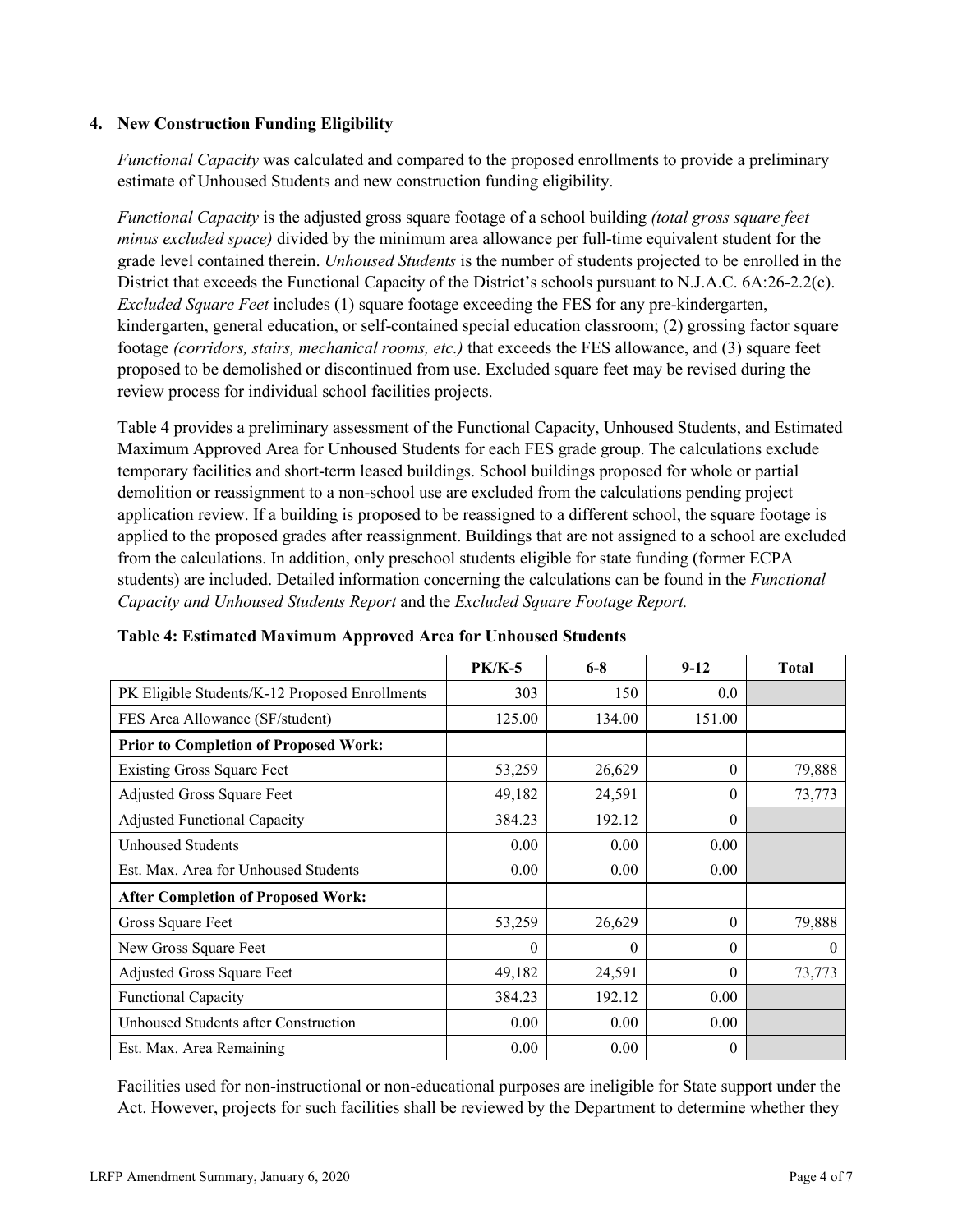are consistent with the District's LRFP and whether the facility, if it is to house students (full or part time) conforms to educational adequacy requirements. These projects shall conform to all applicable statutes and regulations.

Estimated costs represented in the LRFP by the District are for capital planning purposes only. The estimates are not intended to represent preliminary eligible costs or final eligible costs of approved school facilities projects.

Considerations:

- The District does not have approved projects pending completion, as noted in Section 1, that impact the Functional Capacity calculations.
- The Functional Capacity calculations *exclude* square feet proposed for demolition or discontinuation for the following FES grade groups and school buildings pending a feasibility study and project review: n/a .
- Based on the preliminary assessment, the District has Unhoused Students prior to the completion of proposed work for the following FES grade groups: n/a .
- New construction is proposed for the following FES grade groups:  $n/a$ .
- **Proposed new construction exceeds the estimated maximum area allowance for Unhoused** Students prior to the completion of the proposed work for the following grade groups: n/a .
- The District, based on the preliminary LRFP assessment, will not have Unhoused Students after completion of the proposed LRFP work. If the District is projected to have Unhoused Students, adequate justification has been provided to confirm educational adequacy in accordance with Section 6 of this determination.

**FINDINGS** Functional Capacity and Unhoused Students calculated in the LRFP are preliminary estimates. Preliminary Eligible Costs (PEC) and Final Eligible Costs (FEC) will be included in the review process for specific school facilities projects. A feasibility study undertaken by the District is required if building demolition or replacement is proposed per N.J.A.C. 6A:26-2.3(b)(10).

## **5. Proposed Work**

The District assessed program space, capacity, and physical plant deficiencies to determine corrective actions. Capital maintenance, or *"system actions,"* address physical plant deficiencies due to operational, building code, and /or life cycle issues. Inventory changes, or *"inventory actions,*" add, alter, or eliminate sites, site amenities, buildings, and/or rooms.

The Act (N.J.S.A. 18A:7G-7b) provides that all school facilities shall be deemed suitable for rehabilitation unless a pre-construction evaluation undertaken by the District demonstrates to the satisfaction of the Commissioner that the structure might pose a risk to the safety of the occupants even after rehabilitation or that rehabilitation is not cost-effective. Pursuant to N.J.A.C. 6A:26-2.3(b)(10), the Commissioner may identify school facilities for which new construction is proposed in lieu of rehabilitation for which it appears from the information presented that new construction is justified, provided, however, that for such school facilities so identified, the District must submit a feasibility study as part of the application for the specific school facilities project. The cost of each proposed building replacement is compared to the cost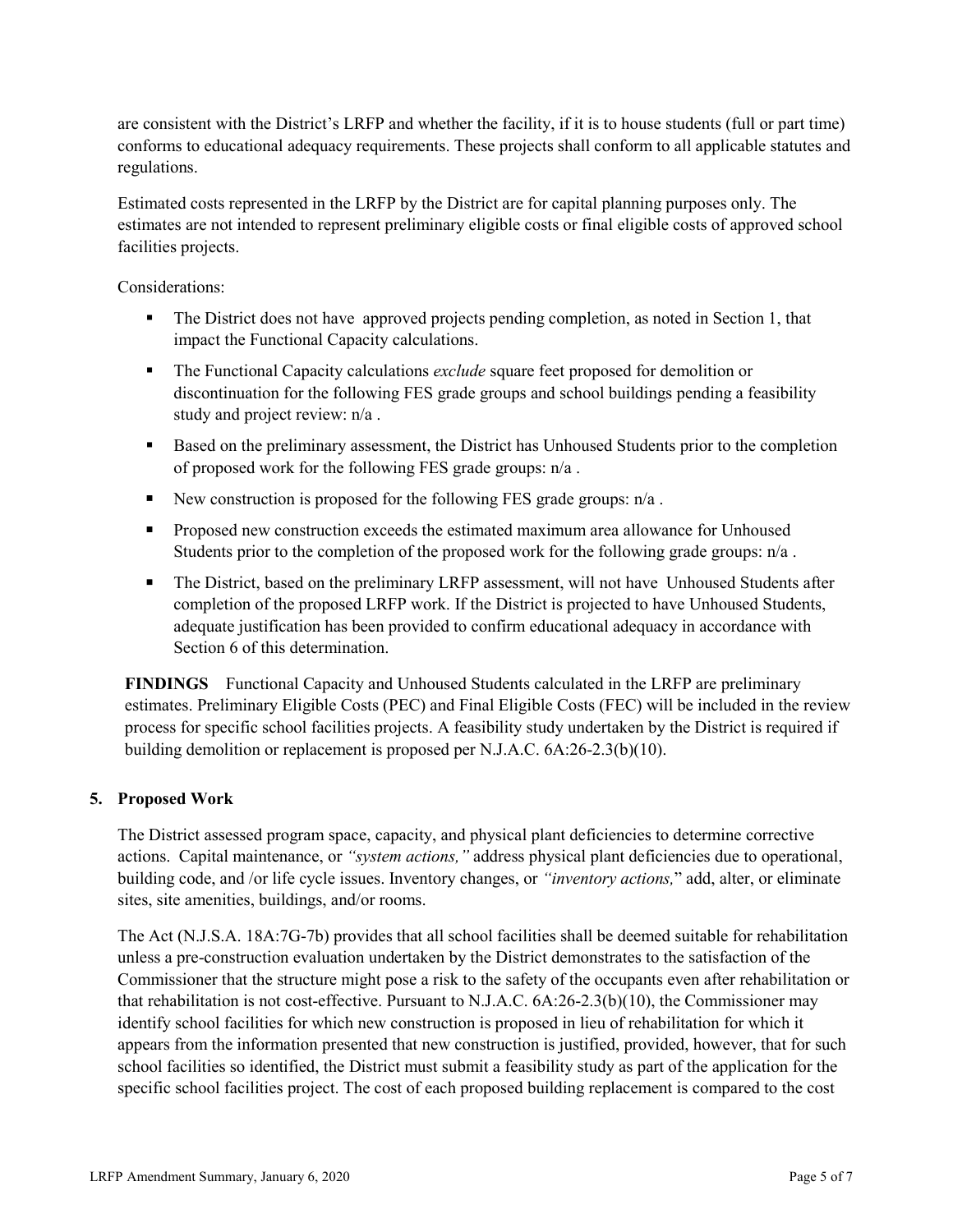of additions or rehabilitation required to eliminate health and safety deficiencies and to achieve the District's programmatic model.

Table 5 lists the scope of work proposed for each school based on the building(s) serving their student population. Detailed information can be found in the LRFP website reports titled *"School Asset Inventory," "LRFP Systems Actions Summary," and "LRFP Inventory Actions Summary."*

With the completion of the proposed work, the following schools are proposed to be eliminated: n/a; the following schools are proposed to be added: n/a.

| <b>Proposed Scope of Work</b>                                                                  | <b>Applicable Schools</b>       |
|------------------------------------------------------------------------------------------------|---------------------------------|
| Renovation only (no new construction)                                                          |                                 |
| System actions only (no inventory actions)                                                     | Robert Morris Elementary School |
| Existing inventory actions only (no systems actions)                                           | n/a                             |
| Systems and inventory changes                                                                  | n/a                             |
| <b>New construction</b>                                                                        |                                 |
| Building addition only (no systems or existing inventory actions)                              | n/a                             |
| Renovation and building addition (system, existing inventory,<br>and new construction actions) | n/a                             |
| New building on existing site                                                                  | n/a                             |
| New building on new or expanded site                                                           | n/a                             |
| Site and building disposal (in addition to above scopes)                                       |                                 |
| Partial building demolition                                                                    | n/a                             |
| Whole building demolition                                                                      | n/a                             |
| Site and building disposal or discontinuation of use                                           | n/a                             |

#### **Table 5. School Building Scope of Work**

**FINDINGS** The Department has determined that the proposed work is adequate for approval of the District's LRFP amendment. However, Department approval of proposed work in the LRFP does not imply the District may proceed with a school facilities project. The District must submit individual project applications with cost estimates for Department project approval. Both school facilities project approval and other capital project review require consistency with the District's approved LRFP.

## **6. Proposed Room Inventories and the Facilities Efficiency Standards**

The District's proposed school buildings were evaluated to assess general educational adequacy in terms of compliance with the FES area allowance pursuant to N.J.A.C. 6A:26-2.2 and 2.3.

District schools are not proposed to provide less square feet per student than the FES after the completion of proposed work as indicated in Table 5.

**FINDINGS** The Department has determined that the District's proposed room inventories are adequate for LRFP approval. If school(s) are proposed to provide less square feet per student than the FES area allowance, the District has provided justification indicating that the educational adequacy of the facility will not be adversely affected and has been granted an FES waiver by the Department pending project submission and review. This determination does not include an assessment of eligible square feet for State